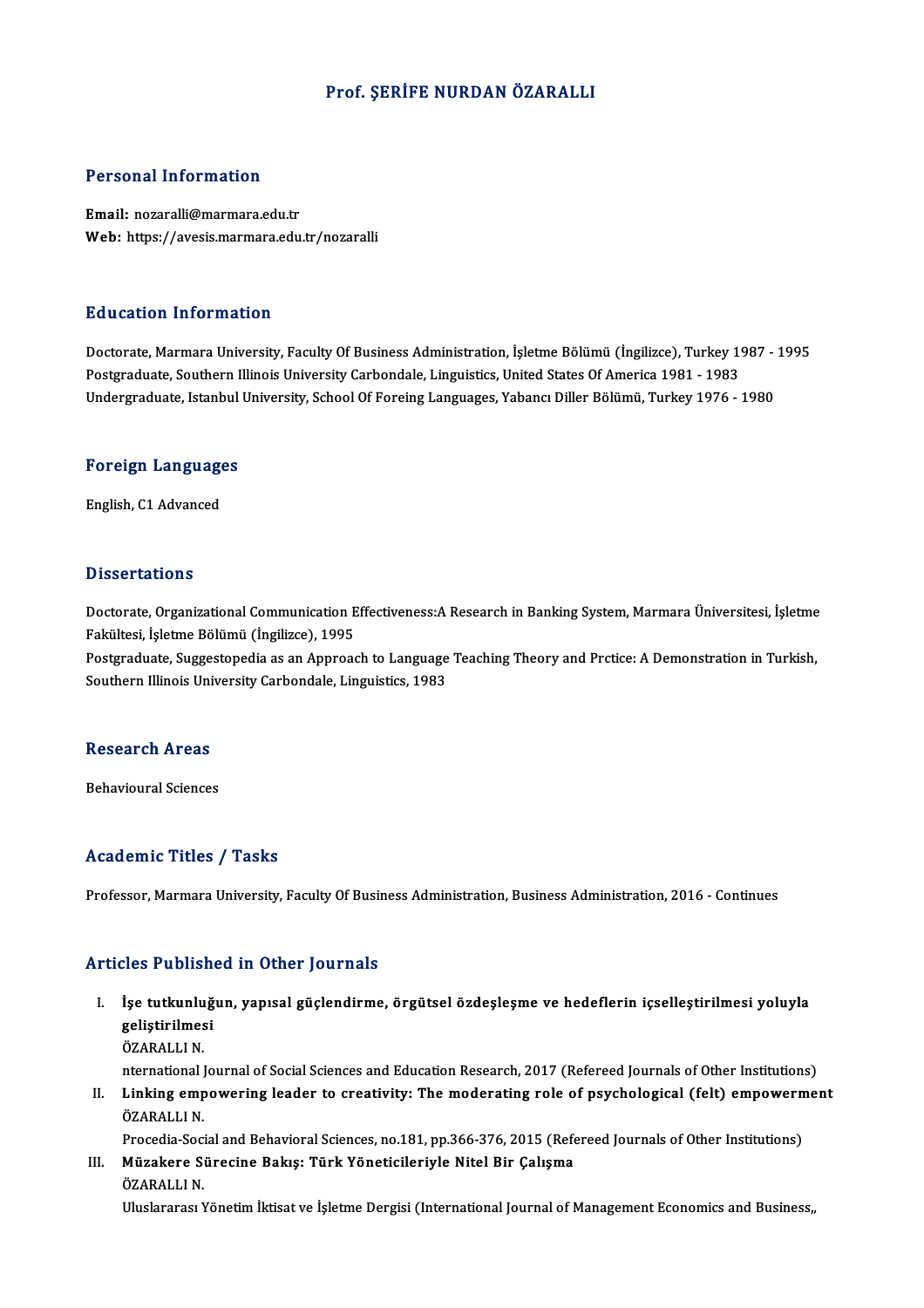vol.11, no.24, pp.135-154, 2015 (Refereed Journals of Other Institutions)<br>The Impact of Social Bourg Bases on Borseived Trust: De Turkiel

## vol.11, no.24, pp.135-154, 2015 (Refereed Journals of Other Institutions)<br>IV. The Impact of Social Power Bases on Perceived Trust: Do Turkish Managers Still Follow the Akhi vol.11,<br>The In<br>Order<br>ÖzAPA The Impact<br>Order<br>ÖZARALLI N.<br>International

Order<br>ÖZARALLI N.<br>International Journal of Social Sciences and Education Research, vol.1, no.1, pp.79-108, 2015 (Refereed Journals of ÖZARALLI N.<br>International Journ<br>Other Institutions)<br>Entrencencurial International Journal of Social Sciences and Education Research, vol.1, no.1, pp.79-108, 2015 (Refereed Journal<br>Other Institutions)<br>V. Entrepreneurial Intention: Antecedents to Entrepreneurial Behavior in the U.S.A. and Tu

## Other Institut<br>Entreprenet<br>ÖZARALLI N.<br>Journal of Cle Entrepreneurial Intention: Antecedents to Entrepreneurial Behavior in the U.S.A<br>ÖZARALLI N.<br>Journal of Global Entrpreneurial Research, 2015 (Refereed Journals of Other Institutions)<br>Örgüt Kültürü ve İse İlişkin Duygusal İy

## ÖZARALLI N.<br>Journal of Global Entrpreneurial Research, 2015 (Refereed Journals of Other Institutions)<br>VI. Örgüt Kültürü ve İşe İlişkin Duygusal İyilik Algısının Çalışanların Çatışma Çözümü Tarzları Üzerindeki<br>Etkisi Journa<br><mark>Örgüt</mark><br>Etkisi<br>Ö7<u>4</u>P4 Örgüt Kültü<br>Etkisi<br>ÖZARALLI N.<br>İskime Arest

Etkisi<br>ÖZARALLI N.<br>İşletme Araştırmaları Dergisi (Journal of Business Research Turk, vol.7, no.2, pp.7-37, 2015 (Other Refereed National Journals) Isletme Arastirmalari Dergisi (Journal of Business Res<br>National Journals)<br>VII. Gender issues in leadership styles of principals<br>VIRTEORUES OZARALLIN DURMIS P

# National Journals)<br>Gender issues in leadership styles of p<br>YURTKORU E. S. , ÖZARALLI N., DURMUŞ B.<br>Öneri Journal of Mermare University Instin

YURTKORU E. S., ÖZARALLI N., DURMUŞ B.

Öneri, Journal of Marmara University Institute of Social Sciences, vol.8, no.31, pp.23-33, 2009 (Other Refereed<br>National Journals) Öneri, Journal of Marmara University Institute of Social Sciences, vol.8, no.31, pp.23-33, 2009 (<br>National Journals)<br>VIII. Effects of Transformational Leadership on Empowerment and Team Effectiveness"<br>ÖZARALLIN

# National Jour<br>Effects of T1<br>ÖZARALLI N.<br>Leadershin.c:

ÖZARALLI N.

Leadership and Organizational Development Journal, vol.24, pp.335-344, 2003 (Refereed Journals of Other Institutions) Leadership and Organizational Development Journal, vol.24, pp.335-344, 2003 (Refereed Journals of Other<br>Institutions)<br>IX. Superior-Subordinate Relationship and Its Impact on the Perceived Levels of Job Satisfaction and<br>Org

## Institutions)<br>Superior-Subordinate Relati<br>Organizational Commitment<br>ÖZARALLLN Superior-Su<br>Organizatio<br>ÖZARALLI N.<br>Uticadi ve İda Organizational Commitment<br>ÖZARALLI N.<br>İktisadi ve İdari Bilimler Fakültesi Dergisi, vol.16, no.1, pp.299-308, 2000 (Other Refereed National Journals)<br>Örgütlerde Cüslendirme

ÖZARALLI N.<br>İktisadi ve İdari Bilimler Fal<br>X. Örgütlerde Güçlendirme<br>ÖZARALLI N. İktisadi ve İda<br><mark>Örgütlerde</mark><br>ÖZARALLI N.<br>Endüstri ve Ö</mark>

Örgütlerde Güçlendirme<br>ÖZARALLI N.<br>Endüstri ve Örgüt Psikolojisi, vol.2, no.16, pp.63-70, 1998 (Other Refereed National Journals)<br>Etkin Öngütsel İletisim Olarak Etkin Kounak Alısyonisi

### XI. Etkin Örgütsel İletişim Olarak Etkin Kaynak Alışverişi<br>ÖZARALLI N. Endüstri ve Ö<br><mark>Etkin Örgüts</mark><br>ÖZARALLI N.<br>Endüstri ve Ö

<mark>Etkin Örgütsel İletişim Olarak Etkin Kaynak Alışverişi</mark><br>ÖZARALLI N.<br>Endüstri ve Örgüt Psikolojisi, Türk Psikologlar Derneği, pp.69-81, 1996 (Other Refereed National Journals)<br>Panka Saktöründe Örgütael İletisim Etkinliği Ü

### XII. Banka Sektöründe Örgütsel İletişim Etkinliği Üzerine Bir Araştırma<br>ÖZARALLI N. Endüstri ve Ö<br><mark>Banka Sektö</mark><br>ÖZARALLI N.<br>IV. Ulusel Psil

Banka Sektöründe Örgütsel İletişim Etkinliği Üzerine Bir Araştırma<br>ÖZARALLI N.<br>IX. Ulusal Psikoloji Kongresi Bilimsel Çalışmalar, Türk Psikologlar Derneği,, pp.345-356, 1996 (Other Refereed<br>National Journale) ÖZARALLI N.<br>IX. Ulusal Psikoloji<br>National Journals)<br>A Study on the E IX. Ulusal Psikoloji Kongresi Bilimsel Çalışmalar, Türk Psikolog<br>National Journals)<br>XIII. A Study on the Effect of Language on Attitude Change<br>ÖZARALLIN

# National Jour<br>**A Study on** 1<br>ÖZARALLI N.<br>Managament

ÖZARALLI N.<br>Management Thinking, pp.23-30, 1990 (National Non-Refereed Journal)

### Books&Book Chapters

ooks & Book Chapters<br>I. Graduate Entrepreneurial Intention in Turkey:Motivators and Obstacles<br>ÖZARALLIN to & Door<br>Graduate Er<br>ÖZARALLIN.<br>in: Turkish St.

Graduate Entrepreneurial Intention in Turkey:Motivators and Obstacles<br>ÖZARALLI N.<br>in: Turkish Studies from Different Perspectives, Mert Uydacı, Editor, Athens Institute for Education and Research,<br>Atina nn 292,296,2017 ÖZARALLI N.<br>in: Turkish Studies from<br>Atina, pp.283-296, 2017<br>Communisation, ettin. in: Turkish Studies from Different Perspectives, Mert Uydacı, Editor, Athens Institute for Education<br>Atina, pp.283-296, 2017<br>II. Communication, attitude towards change and perceived organizational change climate<br>ÖZARALLIN

Atina, pp.283<br>Communicat<br>ÖZARALLI N.<br>in: Convivens Communication, attitude towards change and perceived organizational change climate<br>ÖZARALLI N.<br>in: Convivence in Organizations and Society, Francesco Avallone, Handan Kepir Sinangil, Antonio Caetano, Editor,

ÖZARALLI N.<br>in: Convivence in Organizations ar<br>Guerini Studio, Milan, pp.31, 2017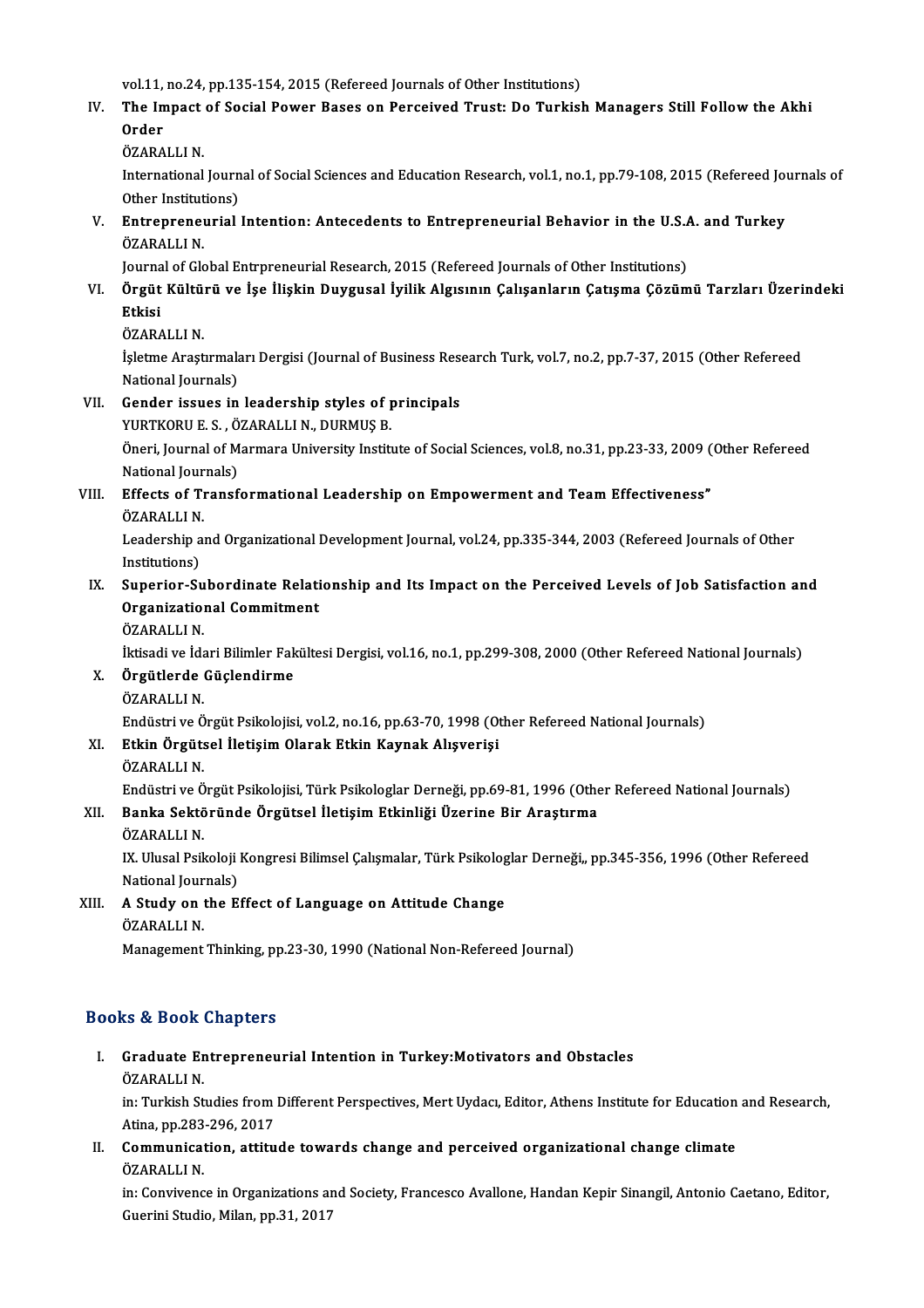III. Çatışma Çözümünde İşbirliği Yaklaşımı<br>ÖZARALLIN Çatışma Çöz<br>ÖZARALLI N.<br>Giniye Younle Çatışma Çözümünde İşbirliğ<br>ÖZARALLI N.<br>Cinius Yayınları, İstanbul, 2016

# Cinius Yayınları, İstanbul, 2016<br>Refereed Congress / Symposium Publications in Proceedings

efereed Congress / Symposium Publications in Proceedings<br>I. ÖRGÜTLERDE MİZAH ORTAMI YARATMADA LİDERİN ROLÜ VE İŞE İLİŞKİN İYİLİK HALİ<br>ÖZARALLIS N TOOR GOLIST<br>ÖRGÜTLERDE<br>ÖZARALLI Ş. N.<br>7. ORGUTSEL D ÖRGÜTLERDE MİZAH ORTAMI YARATMADA LİDERİN ROLÜ VE İŞE İLİŞKİN İYİL<br>ÖZARALLI Ş. N.<br>7. ORGUTSEL DAVRANIS KONGRESI, Burdur, Turkey, 1 - 02 November 2019, pp.438-450<br>Liberating and Strees Believing Humar, Berseived Wark Croup ÖZARALLI Ș. N.<br>7. ORGUTSEL DAVRANIS KONGRESI, Burdur, Turkey, 1 - 02 November 2019, pp.438-450<br>II. Liberating and Stress-Relieving Humor, Perceived Work Group Creativity and Group

7. ORGUTSEL DAVRANIS KONGRESI, Burdur, Turkey, 1 - 02 November 2019, pp.438-450<br>Liberating and Stress-Relieving Humor, Perceived Work Group Creativity and Grou<sub>l</sub><br>Satisfactionhttp://2019.ppcongress.org/assets/uploads/slide Liberating an<br>Satisfactionht<br>ÖZARALLI Ş.N.<br>The <sup>2nd Eunocio</sup> Satisfactionhttp://2019.ppcongress.org/assets/uploads/slider/bildiri-kitapci<br>ÖZARALLI Ş. N.<br>The 3rd Eurasian Congress on Positive Psychology, İstanbul, Turkey, 12 - 14 April 2019<br>Employee Organization Eyghanges and Work Ou

The 3rd Eurasian Congress on Positive Psychology, İstanbul, Turkey, 12 - 14 April 2019

ÖZARALLI Ș. N.<br>The 3rd Eurasian Congress on Positive Psychology, İstanbul, Turkey, 12 - 14 April 2019<br>III. Employee-Organization Exchanges and Work Outcomes in Turkish Work Context<br>ÖZARALLI S. N.

International Congress on Political, Economic anad Management Sciences, ATİNA, Greece, 14 - 18 November 2018

ÖZARALLI Ș. N.<br>International Congress on Political, Economic anad Management Sciences, ATİNA, Greece, 14 - 18 Nove<br>IV. Stress-Relieving Humor and Satisfaction With Life: The Mediating Role of Job Satisfaction<br>ÖZARALLI International<br>Stress-Relie<br>ÖZARALLI N.<br>1st Eunosian Stress-Relieving Humor and Satisfaction With Life: The Me<br>ÖZARALLI N.<br>1st Eurasian Congress on Positive Psychology, 28 - 30 April 2016<br>Conflict Areas, Training Needs and Affective Commitment.

ÖZARALLI N.<br>1st Eurasian Congress on Positive Psychology, 28 - 30 April 2016<br>V. Conflict Areas, Training Needs and Affective Commitment: A Study with Vocational High School<br>Teachers 1st Eurasia<br>Conflict A<br>Teachers<br>KARARAKI Conflict Areas, Training Needs and Affectiv<br>Teachers<br>KARABAKKAL H., ABDULLA F. N. , ÖZARALLI N.<br>1st Eurosian Congress on Positive Peychology, İs Teachers<br>KARABAKKAL H., ABDULLA F. N. , ÖZARALLI N.<br>1st Eurasian Congress on Positive Psychology, İstanbul, Turkey, 28 - 30 April 2016<br>De naternalistis Leadershin Brastises have an Adverse Effect en Suberdir

KARABAKKAL H., ABDULLA F. N. , ÖZARALLI N.<br>1st Eurasian Congress on Positive Psychology, İstanbul, Turkey, 28 - 30 April 2016<br>VI. Do paternalistic Leadership Practices have an Adverse Effect on Subordinate Empowerment? 1st Eurasian Congress on Positive F<br>Do paternalistic Leadership Pra<br>study in Turkish Work Context<br>ÖZARALLI N Do paternal<br>study in Tur<br>ÖZARALLI N.<br><sup>21st Workshe</sub></sup> study in Turkish Work Context<br>ÖZARALLI N.<br>31st Workshop on Strategic Human Resource Management, 25 - 26 April 2016

ÖZARALLI N.<br>31st Workshop on Strategic Human Resource Managen<br>VII. Müzakere Teknikleri Üzerine Nitel Bir Araştırma<br>ÖZARALLI N. ÜNSALAN Z 31st Workshop on Strategi<br>Müzakere Teknikleri Üz<br>ÖZARALLI N., ÜNSALAN Z.<br>11. Ulusal İslatmasilik Kons Müzakere Teknikleri Üzerine Nitel Bir Araştırma<br>ÖZARALLI N., ÜNSALAN Z.<br>11. Ulusal İşletmecilik Kongresi, Konya, Turkey, 10 - 12 May 2012, pp.557<br>Komu ve Özel Sektörde Bilgi Baylasımı ve İletisim Konellarının İn

ÖZARALLI N., ÜNSALAN Z.<br>11. Ulusal İşletmecilik Kongresi, Konya, Turkey, 10 - 12 May 2012, pp.557<br>VIII. Kamu ve Özel Sektörde Bilgi Paylaşımı ve İletişim Kanallarının İncelenmesi<br>ÖZARALLI N., USLU T. 11. Ulusal İşletmecilik<br>**Kamu ve Özel Sektö**<br>ÖZARALLI N., USLU T.<br>7. Ulusal Bilgi, Flianom Kamu ve Özel Sektörde Bilgi Paylaşımı ve İletişim Kanallarının İncelenmesi<br>ÖZARALLI N., USLU T.<br>7. Ulusal Bilgi, Ekonomi ve Yönetim Kongresi, İstanbul, Turkey, 30 October - 01 November 2009, pp.1528-1541<br>İletisim, güyen ve

IX. İletişim, güven ve örgüte bağlılık üzerine bir araştırma 7. Ulusal Bilgi, Ekonom<br><mark>İletişim, güven ve ö</mark><br>ÖZARALLI N., USLU T.<br>" 17. Ulusal Yönetim y İletişim, güven ve örgüte bağlılık üzerine bir araştırma<br>ÖZARALLI N., USLU T.<br>", 17. Ulusal Yönetim ve Organizasyon Kongresi, EKİŞEHİR, Turkey, 20 - 23 May 2009, pp.578-584<br>Lidarlarda aranılar, özalliklerin saffaf (authant

ÖZARALLI N., USLU T.<br>", 17. Ulusal Yönetim ve Organizasyon Kongresi, EKİŞEHİR, Turkey, 20 - 23 May 2009, pp.578-584<br>X. Liderlerde aranılan özelliklerin şeffaf (authentic) lider özellikleri ile karşılaştırılması<br>TOPUN A ", 17. Ulusal Yönetim ve Organizasyon K<br>Liderlerde aranılan özelliklerin şef<br>TORUN A., İSLAMOĞLU G., ÖZARALLI N.<br>16. Ulusal Yönetim ve Organizasyon Kor Liderlerde aranılan özelliklerin şeffaf (authentic) lider özellikleri ile karşılaştırılmı<br>TORUN A., İSLAMOĞLU G., ÖZARALLI N.<br>16. Ulusal Yönetim ve Organizasyon Kongresi, Antalya, Turkey, 16 - 18 May 2008, pp.725-730<br>Öngüt

TORUN A., İSLAMOĞLU G., ÖZARALLI N.<br>16. Ulusal Yönetim ve Organizasyon Kongresi, Antalya, Turkey, 16 - 18 May 2008, pp.725-73<br>XI. Örgütsel güven, bilgi paylaşımı ve işbirliği yapma eğilimini inceleyen bir çalışma<br>ÖZARA 16. Ulusal Yön<br>**Örgütsel gün**<br>ÖZARALLI N. öZARALLI N.<br>5. Ulusal Bilgi, Ekonomi ve Yönetim Kongresi, Kocaeli, Turkey, 3 - 05 November 2006, pp.628-640

### ÖZARALLI N.<br>5. Ulusal Bilgi, Ekonomi ve Yönetim Kongresi, Kocaeli, Turkey, 3 - 05 November 2006, pp.628-640<br>XII. Uncertainty during organizational change: Associations with communication, psychological well-<br>heing, job 5. Ulusal Bilgi, Ekonomi ve Yönetim Kongresi,<br>Uncertainty during organizational chan<sub>i</sub><br>being, job satisfaction and commitment<br>ÖZARALLLN Uncertainty<br>being, job sa<br>ÖZARALLI N.<br>ISSWOV '06 being, job satisfaction and commitment<br>ÖZARALLI N.<br>ISSWOV '06, The 10th International Conference on Work Values and Behavior, Tallinn, Estonia, 25 - 29 June 2006,

ÖZARALLI N<br>ISSWOV '06,<br>pp.185-194<br>İstanbul'da ISSWOV '06, The 10th International Conference on Work Values and Behavior, Tallinn, Estonia, 25 - 29 June 2006,<br>pp.185-194<br>XIII. İstanbul'da çeşitli sektörlerde faaliyet gösteren şirketlerin kurumsal sosyal sorumluluk yakl

pp.185-194<br>İstanbul'da çeşitli sektörlerde faaliyet gösteren şirketlerin kuru<br>şirket kültürü ve çalışanların kurumsal vatandaşlık davranışları<br>ÖZARALLLN İstanbul'da<br>şirket kültü<br>ÖZARALLI N.